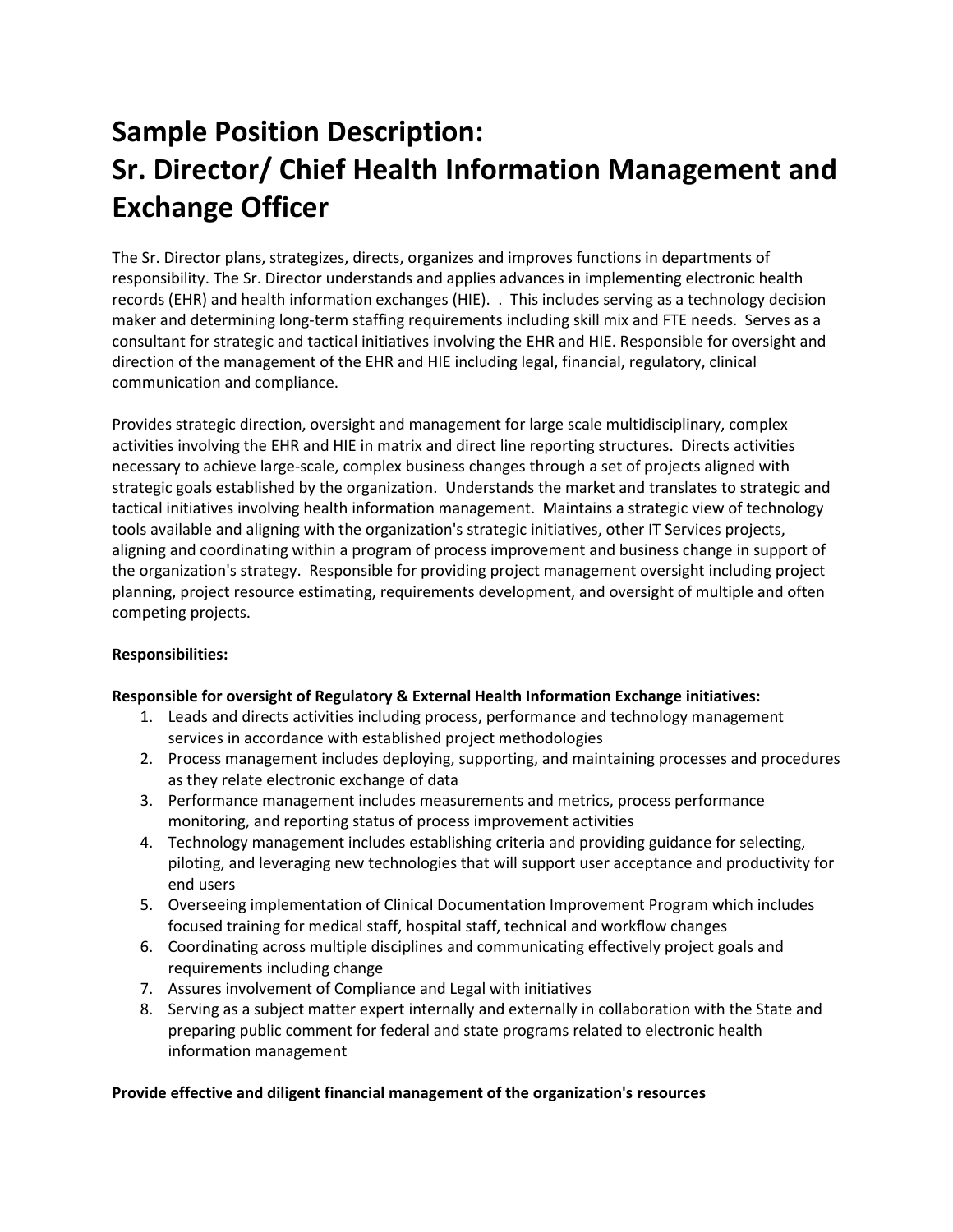- 9. Develop operating and capital budgets for the Health Information Management Department and assigned projects
- 10. Manage and track budget performance, provide explanations for budget variances
- 11. Manage position control and full-time equivalent (FTE) accounts and variances
- 12. Align with department heads in projecting information needs for other departments and operations
- 13. Implement new or improved processes or procedures that improve quality of work produced by the unit or eliminate/reduce operating expenses. Plan and develop program budget and perform salary administration duties to meet budgetary goals
- 14. Participate in Budget Recovery

#### **Provide leadership and management to personnel**

- 15. In coordination with IT and operational managers / directors, manage project staff and HIM department to include assistance with development, performance appraisals, setting performance expectations and evaluating processes on a regular basis
- 16. Provide direction and support to team members in the development of their careers and value to the organization. Serve as a role model to staff by continuously demonstrating values, creating employee ownership for their careers
- 17. Demonstrate effectiveness in leadership through broad collaborative skills, deliberate decisionmaking and effective delegation and follow-up
- 18. Create a supportive environment that promotes high employee morale; mentoring subordinates to achieve effective program outcomes

## **Qualifications**

The Sr. Director will have at least ten years experience in project and program management, with at least seven years experience managing a large, complex program(s). In addition, the Sr. Director will have at least ten years working with information systems implementations, strongly prefer healthcare system implementations experience. The Sr. Director will have a Master's or advanced degree is required

- Maintain effectiveness when experiencing major changes in work responsibilities or environment; adjust effectively to work within new work structures, processes, requirements, or cultures
- Use appropriate interpersonal styles to establish effective relationships with customers and internal partners; interact with others in a way that promotes openness and trust and gives them confidence in one's intentions
- Meet patient and patient family needs; take responsibility for a patient's safety, satisfaction, and clinical outcomes; use appropriate interpersonal techniques to resolve difficult patient situations and regain patient confidence
- Translate strategic priorities into operational reality; align communication, accountabilities, resource capabilities, internal processes, and ongoing measurement systems to ensure that strategic priorities yield measureable and sustainable results
- Identify and drive organizational and cultural changes needed to adapt strategically to changing market demands, technology, and internal initiatives; catalyze new approaches to improve results by transforming organizational culture, systems, or products/services
- Establish and commit to a long-term business direction after considering clinical and financial data, resources, market drivers, and organizational values; anticipate and respond to shifts